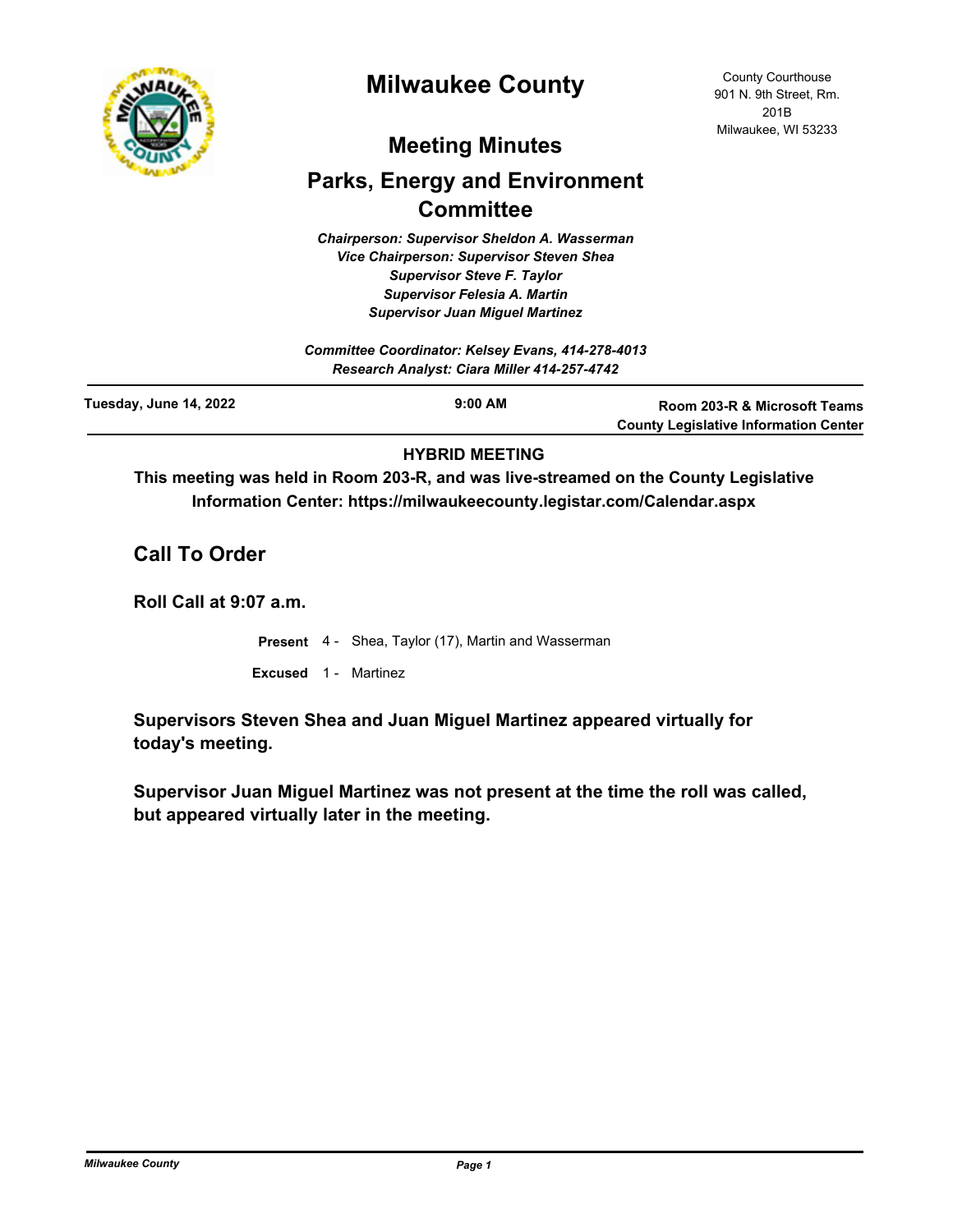### **AMERICAN RESCUE PLAN ACT TASK FORCE - 1**

**1** [22-592](http://milwaukeecounty.legistar.com/gateway.aspx?m=l&id=/matter.aspx?key=12252) From the American Rescue Plan Act (ARPA) Revenue Loss Recovery Subgroup requesting authorization of \$21,996,141 million in ARPA Funds for "Fiscal Health Challenge" project requests, which include one-time investments that provide long term cost savings, revenue enhancements, and/or operational efficiencies. **(05/26/22 CB Meeting: Referred to the Committee on Parks, Energy, and Environment)**

> [22-592 REPORT](http://MilwaukeeCounty.legistar.com/gateway.aspx?M=F&ID=49a9ec05-8b0b-4441-b3a5-34a04f6ac206.dotx) [22-592 RESOLUTION](http://MilwaukeeCounty.legistar.com/gateway.aspx?M=F&ID=a5baeadb-d911-4c46-b296-917e3643f79b.docx) [22-592 FISCAL NOTE](http://MilwaukeeCounty.legistar.com/gateway.aspx?M=F&ID=64a975b8-d018-403c-9974-10d9c532646c.doc) [22-592 POWERPOINT](http://MilwaukeeCounty.legistar.com/gateway.aspx?M=F&ID=fa05683c-5b4a-4b1f-8b55-8d5719ae8270.pdf) [22-592 FINANCE AMENDMENT I \(Adopted; Vote 7-0\)](http://MilwaukeeCounty.legistar.com/gateway.aspx?M=F&ID=b19c82ef-d225-464c-8ed1-5d00b4ea4674.docx) [22-592 COUNTY BOARD RESOLUTION](http://MilwaukeeCounty.legistar.com/gateway.aspx?M=F&ID=6692412a-7606-4785-8b72-4e149d8a3dd4.pdf) [22-592 COUNTY BOARD AMENDMENT II \(Not Introduced\)](http://MilwaukeeCounty.legistar.com/gateway.aspx?M=F&ID=6745b24c-f65e-4edd-8354-322a05bf4f7d.docx) [22-592 COUNTY BOARD AMENDMENT III \(Failed; Vote 9-9\)](http://MilwaukeeCounty.legistar.com/gateway.aspx?M=F&ID=822dbc06-71ff-4403-9baf-e00c8019eeb4.docx) [22-592 OSBP POWERPOINT \(06/14/22\)](http://MilwaukeeCounty.legistar.com/gateway.aspx?M=F&ID=9c937dae-af3e-4380-8643-7684a16a1ab2.pptx) [22-592 DPRC POWERPOINT \(06/14/22\)](http://MilwaukeeCounty.legistar.com/gateway.aspx?M=F&ID=73525335-2ddb-44c7-993f-d4437b6c27b2.pptx) [22-592 DPRC MEMORANDUM \(06/14/22\)](http://MilwaukeeCounty.legistar.com/gateway.aspx?M=F&ID=337263fd-da95-44b5-abb9-7aef68b09b45.pdf) *Attachments:*

#### **APPEARANCES:**

**Guy Smith, Director, Department of Parks, Recreation, and Culture (DPRC) (virtually)**

**Joe Lamers, Director, Office of Strategy, Budget, and Performance (virtually) Jim Tarantino, Deputy Director, DPRC (virtually)**

**Kelsey A. Evans, Committee Coordinator, Legislative Services Division, Office of the County Clerk (virtually)**

**Ciara Miller, Research and Policy Analyst, Research Services Division, Office of the Comptroller (virtually)**

**Mr. Lamers provided an electronic presentation, which is attached to this file as "22-592 OSBP POWERPOINT (06/14/22)."**

**Mr. Tarantino provided an electronic presentation, which is attached to this file as "22-592 DPRC POWERPOINT (06/14/22)."**

**Mr. Smith provided an electronic document, which is attached to this file as "22-592 DPRC MEMORANDUM (06/14/22)."**

**A motion was made by Supervisor Taylor (17) that this Action Report be RECOMMENDED FOR ADOPTION AS AMENDED. The motion PREVAILED by the following vote:**

**Aye:** 5 - Taylor (17), Martinez, Wasserman, Martin and Shea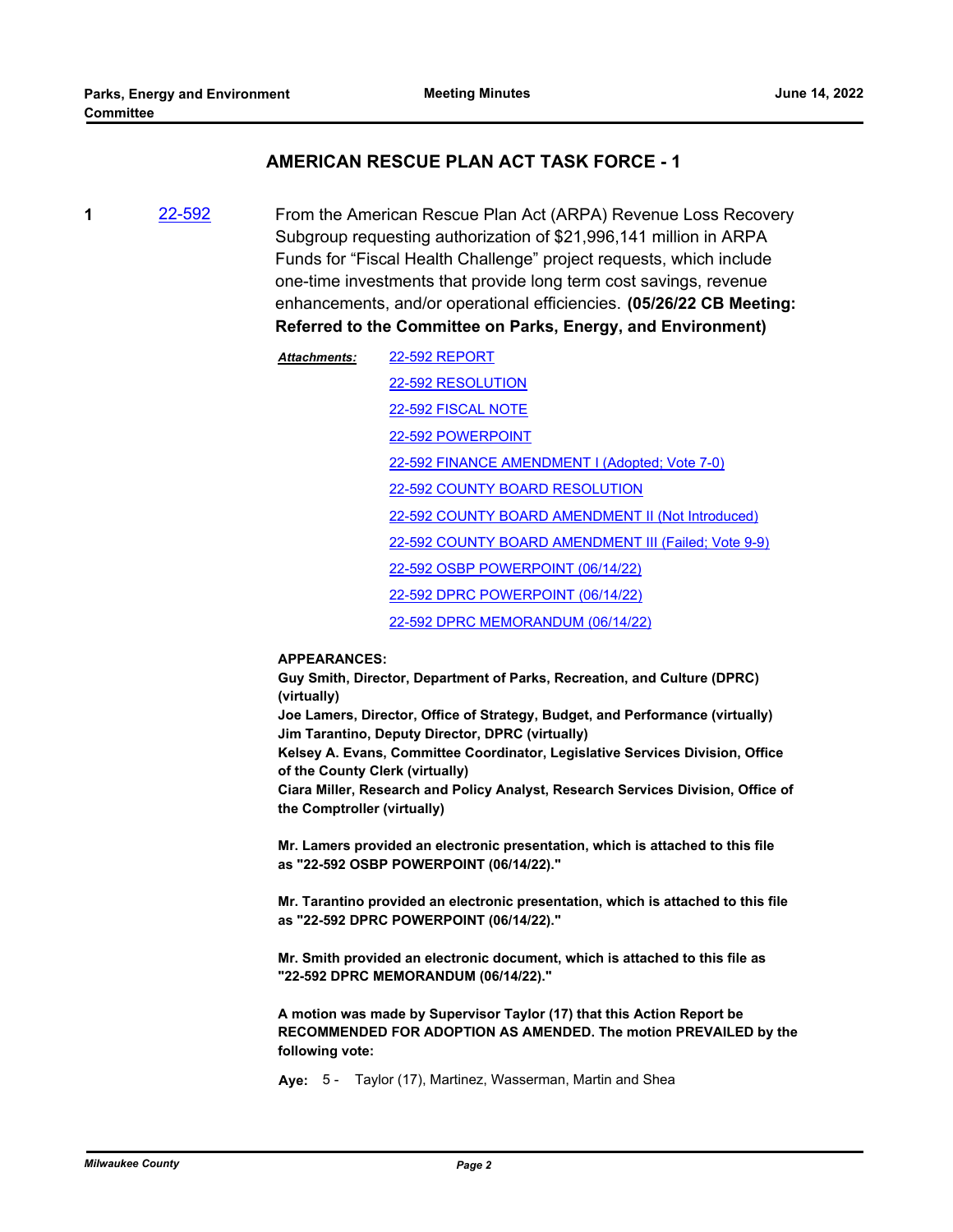### **MILWAUKEE PUBLIC MUSEUM - 1**

**2** [22-28](http://milwaukeecounty.legistar.com/gateway.aspx?m=l&id=/matter.aspx?key=11850) From the President and Chief Executive Officer, Milwaukee Public Museum, providing an informational report regarding financial statements. **(Considered by the Committees on Parks, Energy, and Environment; and Finance) (INFORMATIONAL ONLY UNLESS OTHERWISE DIRECTED BY THE COMMITTEE)**

*Attachments:* [22-28 JUNE REPORT \(received 05/16/22\)](http://MilwaukeeCounty.legistar.com/gateway.aspx?M=F&ID=c6c114ee-2407-4e19-b5b1-a0e1852eca97.pdf)

**There were no appearances for Item 2.**

**Mr. Lue Hang, Vice President of Finance and Operations, Milwaukee Public Museum, appeared virtually and spoke for information only regarding this Reference File.**

**The June 2022 Report for this Reference File was DISCUSSED WITH NO ACTION TAKEN.**

### **DEPARTMENT OF PARKS, RECREATION, AND CULTURE - 1**

**3** [22-682](http://milwaukeecounty.legistar.com/gateway.aspx?m=l&id=/matter.aspx?key=12380) From the Executive Director of Parks providing an informational report on the proposed dock improvement project at Milwaukee Yacht Club. **(INFORMATIONAL ONLY UNLESS OTHERWISE DIRECTED BY THE COMMITTEE)**

> [22-682 REPORT](http://MilwaukeeCounty.legistar.com/gateway.aspx?M=F&ID=74bc6690-d65a-4032-8ae4-67e1044d0669.pdf) [22-682 MILWAUKEE YACHT CLUB PROJECT PROPOSAL](http://MilwaukeeCounty.legistar.com/gateway.aspx?M=F&ID=401e3ceb-6d1c-466a-aa9f-07647c588d0b.pdf) [22-682 POWERPOINT](http://MilwaukeeCounty.legistar.com/gateway.aspx?M=F&ID=b271c349-e96f-43ff-b760-31562a2ae55d.pdf) [22-682 REVISED POWERPOINT \(06/14/22\)](http://MilwaukeeCounty.legistar.com/gateway.aspx?M=F&ID=b3908e5a-87b3-455a-9253-2b897a9927ad.pdf) *Attachments:*

#### **APPEARANCES:**

**Guy Smith, Director, Department of Parks, Recreation, and Culture (DPRC) (virtually) Jeremy Lucas, Director of Administration and Planning, DPRC (virtually)**

**The following people appeared and spoke for information only regarding this Informational Report: Brian Cota, Commodore, Milwaukee Yacht Club (MYC) (virtually) Angie Doggett, Vice Commodore, MYC (virtually) Attorney William Lynch, Chairman, Lakefront Development Advisory Commission**

**Commodore Cota provided an electronic presentation, which is attached to this file as "22-682 REVISED POWERPOINT (06/14/22)."**

**This Informational Report was DISCUSSED WITH NO ACTION TAKEN.**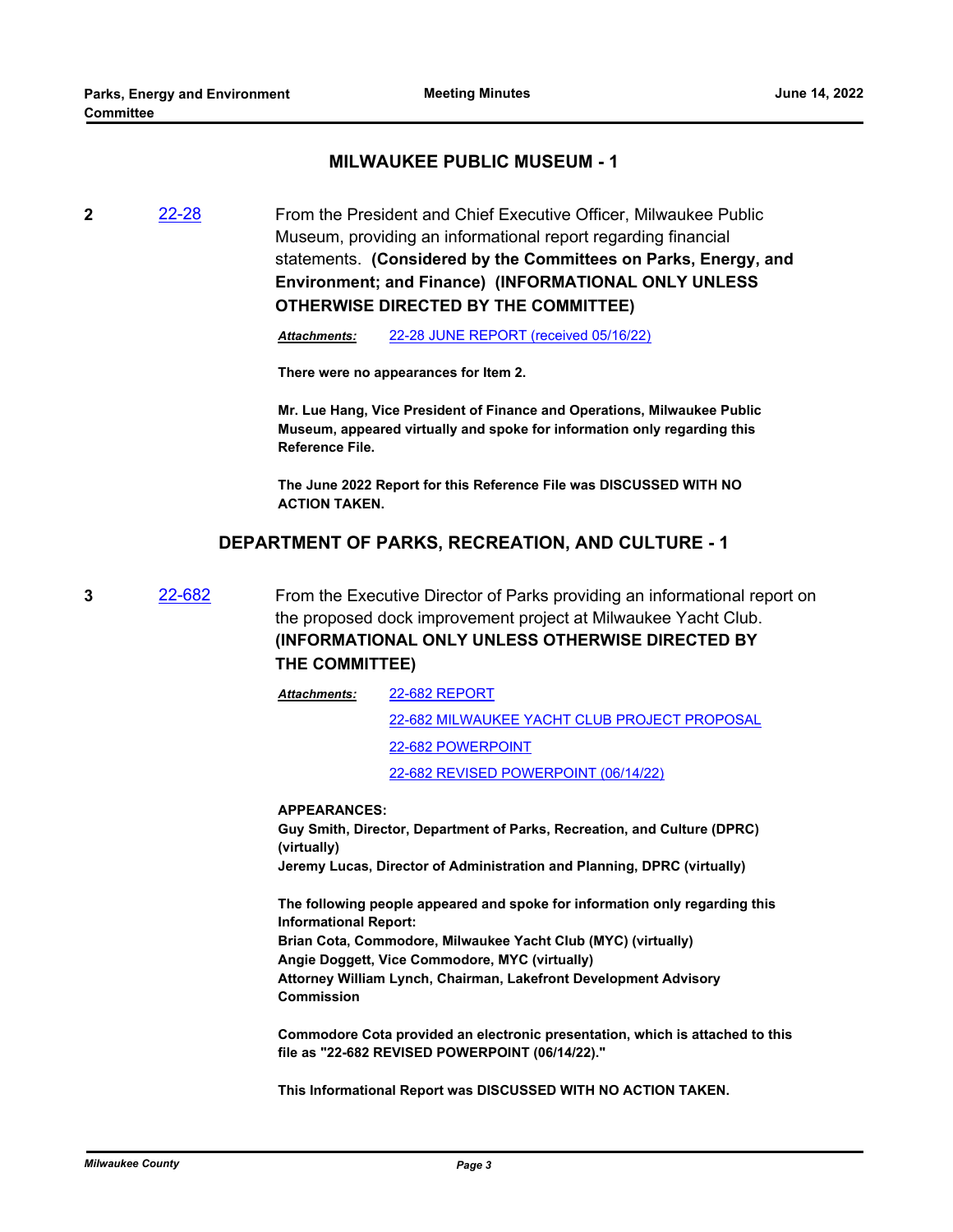## **OFFICE OF STRATEGY, BUDGET, AND PERFORMANCE / DEPARTMENT OF PARKS, RECREATION, AND CULTURE - 1**

**4** [22-697](http://milwaukeecounty.legistar.com/gateway.aspx?m=l&id=/matter.aspx?key=12396) From the Office of Strategy, Budget, and Performance, DAS, and the Parks Department, providing an informational item on the status of the Mitchell Park Domes Project. **(INFORMATIONAL ONLY UNLESS OTHERWISE DIRECTED BY THE COMMITTEE)**

> [22-697 REPORT](http://MilwaukeeCounty.legistar.com/gateway.aspx?M=F&ID=43d51882-dd25-415e-a24e-0e9091420706.docx) *Attachments:*

> > [22-697 PROJECT TIMELINE](http://MilwaukeeCounty.legistar.com/gateway.aspx?M=F&ID=bf05d4b2-a51c-4ab7-bb72-db2819b4bdd4.docx)

[22-697 DOMES BUSINESS PLAN ANALYSIS](http://MilwaukeeCounty.legistar.com/gateway.aspx?M=F&ID=670c4963-1908-47a3-aa4a-66891302b676.pdf)

[22-697 OSBP POWERPOINT \(06/14/22\)](http://MilwaukeeCounty.legistar.com/gateway.aspx?M=F&ID=2e8a1ae4-6398-4345-a4a8-43e7134381b1.pdf)

[22-697 HUSCH BLACKWELL / BAKER TILLY POWERPOINT](http://MilwaukeeCounty.legistar.com/gateway.aspx?M=F&ID=b817700c-46aa-4830-b047-c2dae0993c01.pdf)  (06/14/22)

**APPEARANCES:**

**Guy Smith, Director, Department of Parks, Recreation, and Culture (DPRC) (virtually) Nichole Todd, Senior Analyst, Project Management Office, Office of Strategy, Budget, and Performance (virtually)**

**Julie Bastin, Project Manager, Architecture, Engineering, and Environmental Services Section, Facilities Management Division, Department of** 

**Administrative Services (virtually)**

**Scott B. Manske, Milwaukee County Comptroller, Office of the Comptroller Supervisor Dyango Zerpa, District 14 (virtually)**

**Supervisor Ryan Clancy, District 4 (virtually)**

**Ms. Todd provided an electronic presentation, which is attached to this file as "22-697 OSBP POWERPOINT (06/14/22)."**

**The following people appeared and spoke for information only regarding this Informational Report:**

**Jolena Presti, Managing Director, Public Sector Advisory Practice, Baker Tilly US, LLP (virtually)**

**Attorney Rebecca Mitich, Managing Partner, Milwaukee Office, Husch Blackwell, LLP (virtually)**

**Attorney William Lynch, Chairman, Task Force on the Mitchell Park Conservatory Domes**

**Jeremy Ebersole, Executive Director, Milwaukee Preservation Alliance (virtually)**

**Ms. Presti and Attorney Mitich provided an electronic presentation, which is attached to this file as "22-697 HUSCH BLACKWELL / BAKER TILLY POWERPOINT (06/14/22)."**

**This Informational Report was DISCUSSED WITH NO ACTION TAKEN.**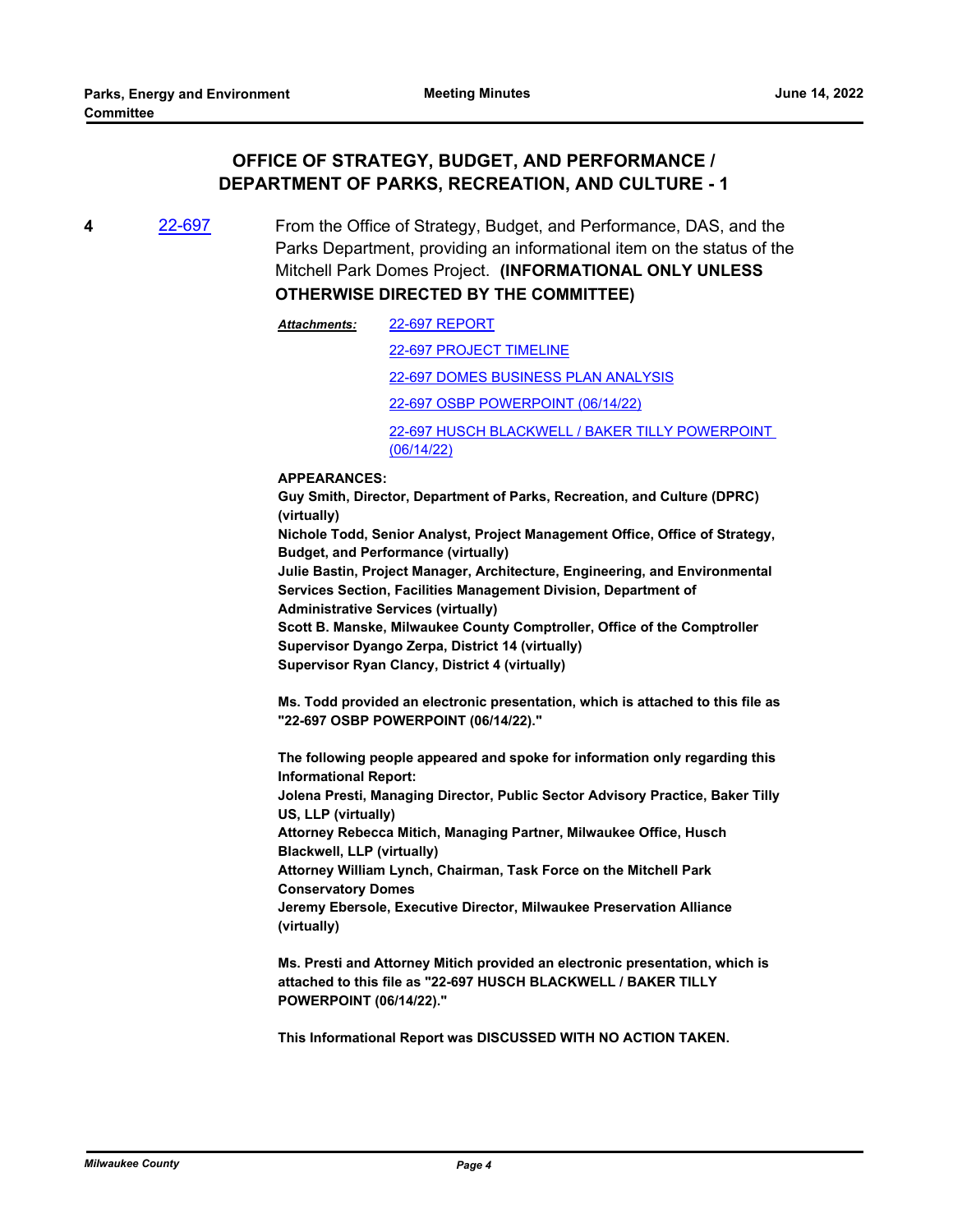#### **RESOLUTION/ORDINANCE - 1**

**5** [22-707](http://milwaukeecounty.legistar.com/gateway.aspx?m=l&id=/matter.aspx?key=12406) A resolution/ordinance amending Section 47.08 of the Milwaukee County Code of General Ordinances related to the injury to, destruction, or removal of public property

*Sponsors:* Martin and Sumner

[22-707 RESOLUTION/ORDINANCE](http://MilwaukeeCounty.legistar.com/gateway.aspx?M=F&ID=a521126b-34c8-491f-8057-1a9e19adb714.docx) [22-707 FISCAL NOTE](http://MilwaukeeCounty.legistar.com/gateway.aspx?M=F&ID=985b8ce1-0b60-4ee6-809b-8f0aecaec8f0.pdf) *Attachments:*

#### **APPEARANCE:**

**Guy Smith, Director, Department of Parks, Recreation, and Culture**

**A motion was made by Supervisor Martin that this Resolution/Ordinance be RECOMMENDED FOR ADOPTION. The motion PREVAILED by the following vote:**

- **Aye:** 4 Taylor (17), Martinez, Wasserman and Martin
- **Excused:** 1 Shea

#### **E-COMMENTS - 1**

**6** [22-27](http://milwaukeecounty.legistar.com/gateway.aspx?m=l&id=/matter.aspx?key=11849) eComments submitted to the Committee on Parks, Energy, and Environment via the County Legislative Information Center (CLIC). **(INFORMATIONAL ONLY UNLESS OTHERWISE DIRECTED BY THE COMMITTEE)**

> \*The Office of the County Clerk collects eComments via CLIC, and appends these official public records to Reference File No. 22-27 at the conclusion of each meeting.

*Attachments:* [22-27 eComments \(06/14/22\)](http://MilwaukeeCounty.legistar.com/gateway.aspx?M=F&ID=7c98e363-511e-4e98-b6d5-e4de5889f2ae.pdf)

**There were no appearances for Item 6.**

**The June 14, 2022, record of eComments is attached to this file as "22-27 eComments (06/14/22)."**

**The June 14, 2022, record of eComments was DISCUSSED WITH NO ACTION TAKEN.**